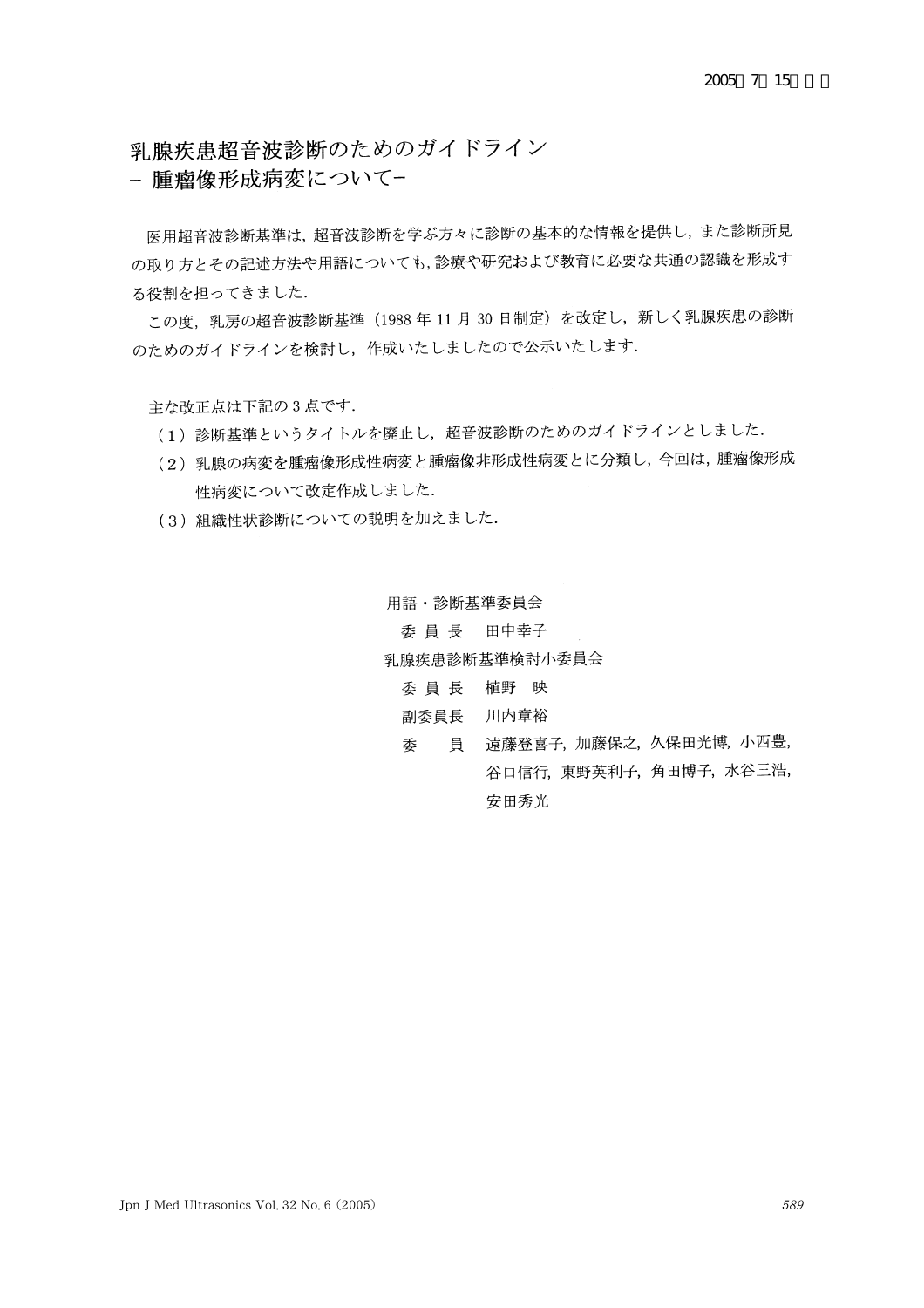# 1 超音波所見と良悪性

| 超音波所見    | 良 性       | 悪<br>性     |
|----------|-----------|------------|
| 形状       |           |            |
|          | 円·楕円形/分葉形 |            |
|          |           | 多角形<br>不整形 |
| 境界       |           |            |
| 明瞭性      | 瞭<br>明    | 不明瞭        |
| 性 状      | 滑<br>平    | 粗ぞう        |
| ハロー      | なし        | あり         |
| 乳腺境界線の断裂 | なし        | あ<br>ŋ     |
| 内部エコー    |           |            |
| 均質性      | 均 質       | 不均質        |
| 高エコースポット | 粗 大       | 微細         |
| 硬さ       | 軟         | 硬          |
| 縦横比      | 小         | 大          |
| バスキュラリティ | 無~低       | 高          |

(注)

- (1) 硬さ:腫瘤に外力を加えて、変形の程度を視覚的に評価したもの.
- (2) 縦横比 depth width ratio (DW ratio, D/W)
	- 定義:腫瘤の縦径を横径で除したものをいう.

腫瘤最大径面において計測する. 横径とは、画像上皮膚と平行する方向をさし, 縦径とはそれと直交する方向、すなわち深さ方向の径をさす。境界部高エコー像 (Halo) を含めず、低エコー部分のみで計測する.

閾値:閾値を 0.7 とする. (例外:腫瘤径が小さくなる程,嚢胞をはじめとする良性病 変でも縦横比は高くなる. 従って, 1cm 以下の腫瘤については上記閾値を適用で きない.)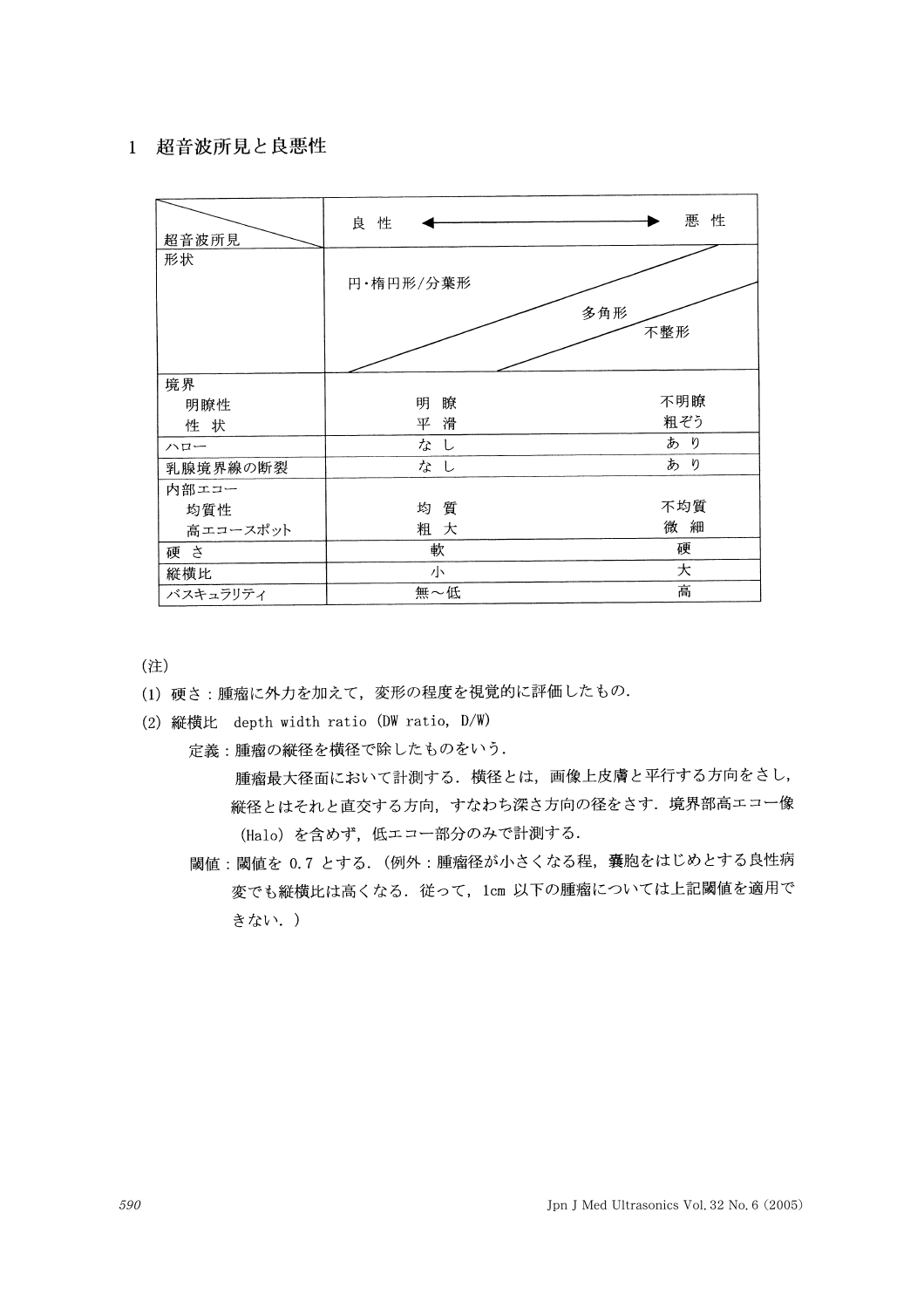## 2 組織性状と超音波画像

乳腺疾患の診断を下すにあたり組織の性状をも推定しながら臨まなければならない. また、診 断には推定される組織に言及することが望ましい.

|                                      |       | 良性                                             | 悪性                                      |
|--------------------------------------|-------|------------------------------------------------|-----------------------------------------|
| 後方<br>J.<br>$\overline{\mathbf{u}}$  | 増強    | 囊胞, 線維腺腫, 乳管内乳頭<br>腫,葉状腫瘍                      | 充実腺管癌,粘液癌, 髄様癌,<br>乳頭癌、悪性リンパ腫、扁平上<br>皮癌 |
|                                      | 不変    | 線維腺腫, 硬化性腺症,<br>脂肪腫                            | 乳頭腺管癌, 管状癌                              |
|                                      | 減弱/欠損 | 陳旧性線維腺腫, 濃縮囊胞,<br>瘢痕, 硬化性腺症, シリコン<br>肉芽腫, 脂肪壊死 | 硬癌,浸潤性小葉癌                               |
| 内<br>部<br><b>I</b><br>$\overline{a}$ | 無     | 囊胞                                             | 髄様癌, 悪性リンパ腫                             |
|                                      | 極低    | 硬化性腺症                                          | 髄様癌, 悪性リンパ腫, 硬癌,<br>充実腺管癌               |
|                                      | 低     | 線維腺腫, 乳頭腫                                      | 乳頭腺管癌                                   |
|                                      | 等     | 乳頭腫,線維腺腫                                       | 乳頭腺管癌,粘液癌                               |
|                                      | 高     | 脂肪腫,脂肪織炎                                       | 粘液癌                                     |

- (注) 組織性状を推定するための所見
	- (1) 後方エコーの強さ

後方エコーは主に腫瘤による超音波の減衰に依存し、腫瘤内部の組織性状を表してい る。同じ深さに存在する周囲のエコーレベルと比較し、増強、不変、減弱、欠損の 4 段階に分ける. 一般に細胞成分, 水分に富むものは増強し, 膠原線維に富むものや石 灰化を伴うものは減弱、欠損する. 代表例を表に示す.

(2) 内部エコーの強さ (エコーレベル)

皮下脂肪層のエコーレベルを基準として、無,極低、低、等および高の5段階に分 類する。内部エコーレベルは、反射や後方散乱および腫瘤内での減衰の程度によって 規定される。嚢胞など均質で全く反射散乱体のない腫瘤は無となり、髄様癌や悪性リ ンパ腫など極めて均質な充実性腫瘤の内部エコーは極低となる. 粘液癌や脂肪腫など 反射散乱体を多く有する腫瘤は等または高となる。硬癌など緻密な組織では散乱体が 少なく極低~低となる. 線維腺腫は低~等となる.

参考文献 加藤保之, 植野 映, 川内章裕, ほか. 超音波断層法における乳腺腫瘤縦横比の閾値 に関する検討. 超音波医学 2002; 29 (Supp1): S450.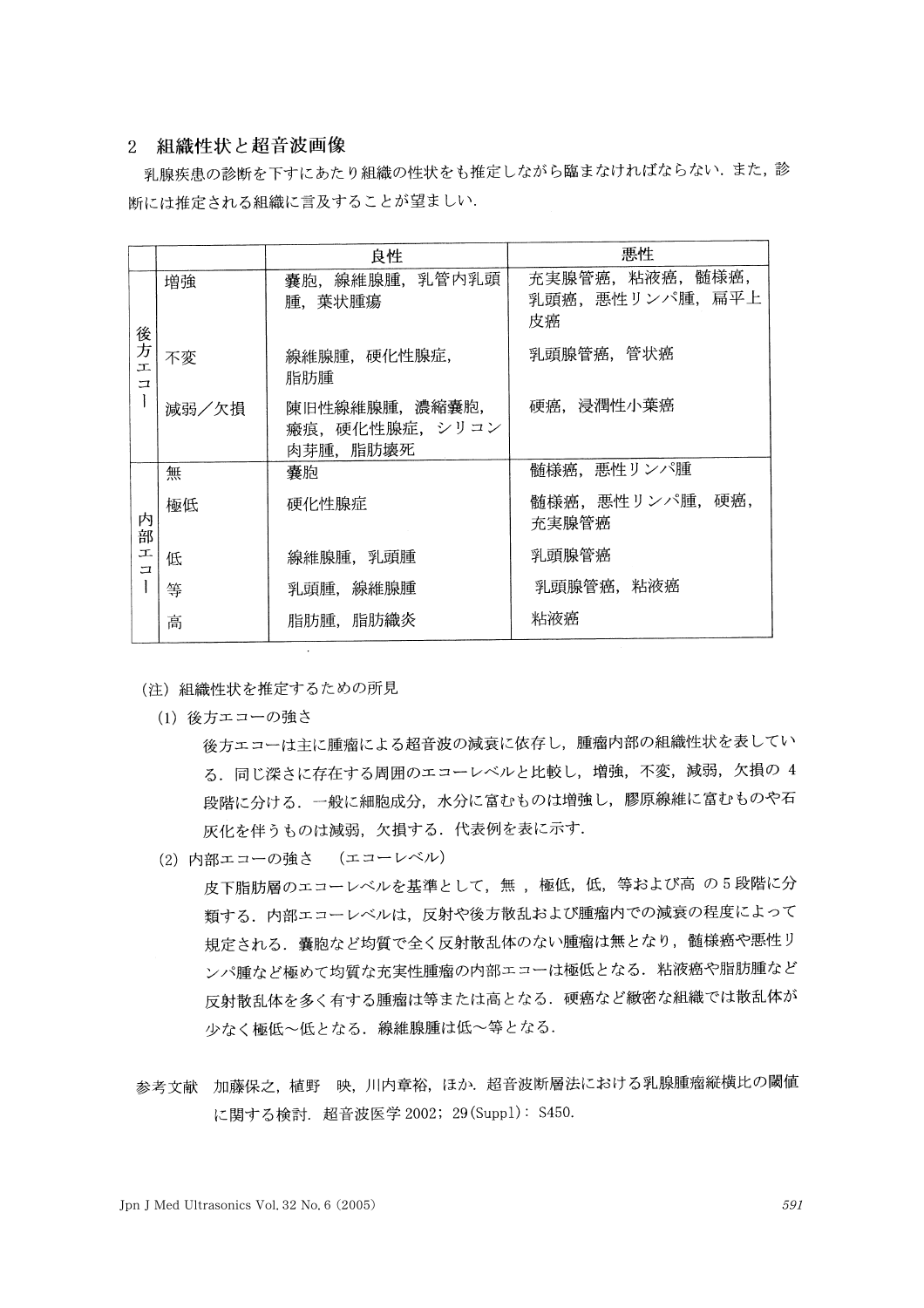# 2005 Guidelines for ultrasonic diagnosis of breast diseases regarding the mass image-forming types

**Terminology and Diagnostic Criteria Committee of The Japan Society of Ultrasonics in Medicine Chairman: Sachiko Tanaka**

**Subcommittee of Diagnostic Criteria for Breast Diseases of The Japan Society of Ultrasonics in Medicine Chairman: Ei Ueno Cochairman: Akihiro Kawauchi**

**Members: Tokiko Endo, Yasuyuki Kato, Mitsuhiro Kubota, Yutaka Konishi, Nobuyuki Taniguchi, Hiroko Tsunoda, Eriko Tohno, Mitsuhiro Mizutani, Hidemitsu Yasuda**

Ultrasonic diagnostic criteria in medicine provide physicians and sonographers using this modality with the basic information for diagnosis. The method of diagnosis as well as the expressions and terminology used in describing diagnostic findings have played important roles in forming the common understanding needed in diagnosis, research, and education.

We would like to announce that we have revised the ultrasonic diagnostic criteria for breast diseases (established November 30, 1988) and have taken into consideration the new 2005 Guidelines for Ultrasonic Diagnosis of Breast Diseases. The new guidelines are published below.

There are three main revisions:

- 1. The term "Diagnostic Criteria" has been deleted from the title and replaced with "Guidelines for Ultrasonic Diag nosis."
- 2. Breast lesions are categorized into mass image-forming lesions and non-mass image-forming lesions. In the new guidelines, the description of mass image-forming lesions has been revised.
- 3. An explanation of tissue characterization has been added.

### Ultrasonographic features of breast lesions

Ultrasonic findings and their location on a benign-to-malignant continuum were summarized on Table 1.

#### Tissue characterization and ultrasonographic diagnosis

In diagnosing breast diseases, it is necessary to assess the tissue characteristics (basic echoic features). It is also desirable to refer to the tissue condition (intensity of echoes).

#### Guidelines for assessing tissue condition

#### **Intensity of posterior echoes**

Posterior echoes depend on the attenuation of ultrasound caused by the lesion and reveal the tissue characteristics inside the lesion. The intensity of posterior echoes is classified into three levels by comparing it with the surrounding echo intensity at the same depth. The three levels are accentuating, no change, and attenuating or deficient. Generally, lesions with high cellularity tend to accentuate and lesions with abundant fibrous tissue or calcifications tend to attenuate or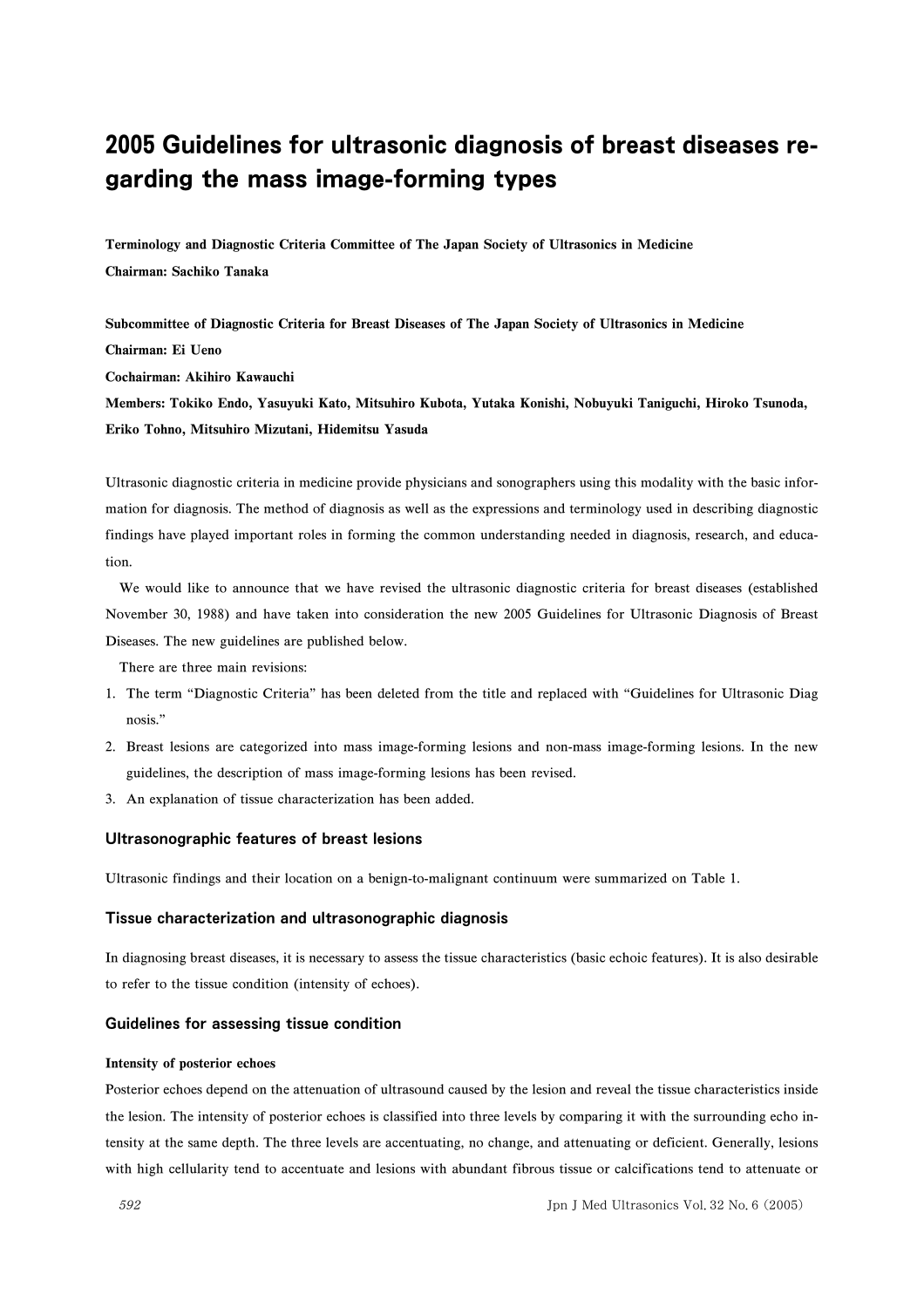#### **Intensity of internal echoes (echo level)**

The intensity of internal echoes is classified into five levels based on the echo intensity of subcutaneous fat, which is the standard. The five levels are anechoic (free), extremely low, low, equal, and high. Internal echoes are stipulated by reflection, back scattering, and the level of attenuation. Homogeneous masses, such as cysts, that do not show any reflection or scattering are echo free. The internal echo of solid tumors that are highly homogenous, such as medullary carcinoma and malignant lymphoma, tends to be extremely low. The internal echo of lesions that show high reflection and scattering, such as mucinous carcinoma and lipoma, tends to be equal or high. The internal echo of lesions with minute tissue and scarce scattering, such as scirrhous carcinoma, tends to be extremely low or low. The echo of fibroadenoma tends to be low or equal. Table 3 shows some typical cases.

| Findings        | Benign                 | Malignant     |
|-----------------|------------------------|---------------|
| Shape           | Round • Oval/lobulated |               |
|                 |                        | Polygonal     |
|                 |                        | Irregular     |
| Border          |                        |               |
| Definition      | well defined           | ill defined   |
| Irregularity    | smooth                 | rough         |
| Halo            | absent                 | present       |
| Gland surface   | continuous             | interrupted   |
| Internal echoes |                        |               |
| Homogeneity     | homogeneous            | heterogeneous |
| High-echo spot  | coarse                 | micro/small   |
| Compressibility | easily deformed        | nondeformable |
| Depth/width     | small                  | large         |
| Vascularity     | avascular/hypovascular | hypervascular |

**Table 1.** Ultrasonic findings and their location on a benign-to-malignant continuum

Compressibility, visually assessed by the degree of deformation caused by applying external pressure to the tumor

Depth-width ratio (DW ratio, D/W) is defined as the depth of the lesion divided by the width of the lesion. The largest part of the lesion is used in measuring the DW ratio. In the image, the width runs parallel to the skin and the depth crosses the width vertically. The DW ratio does not include the echogenic halo and is measured only in the hypoechoic part of the lesion

Threshold is 0.7 (Exception: the smaller the lesion, the larger the DW ratio of benign lesions such as cysts becomes; therefore, it cannot be used for masses  $\leq 1$  cm)